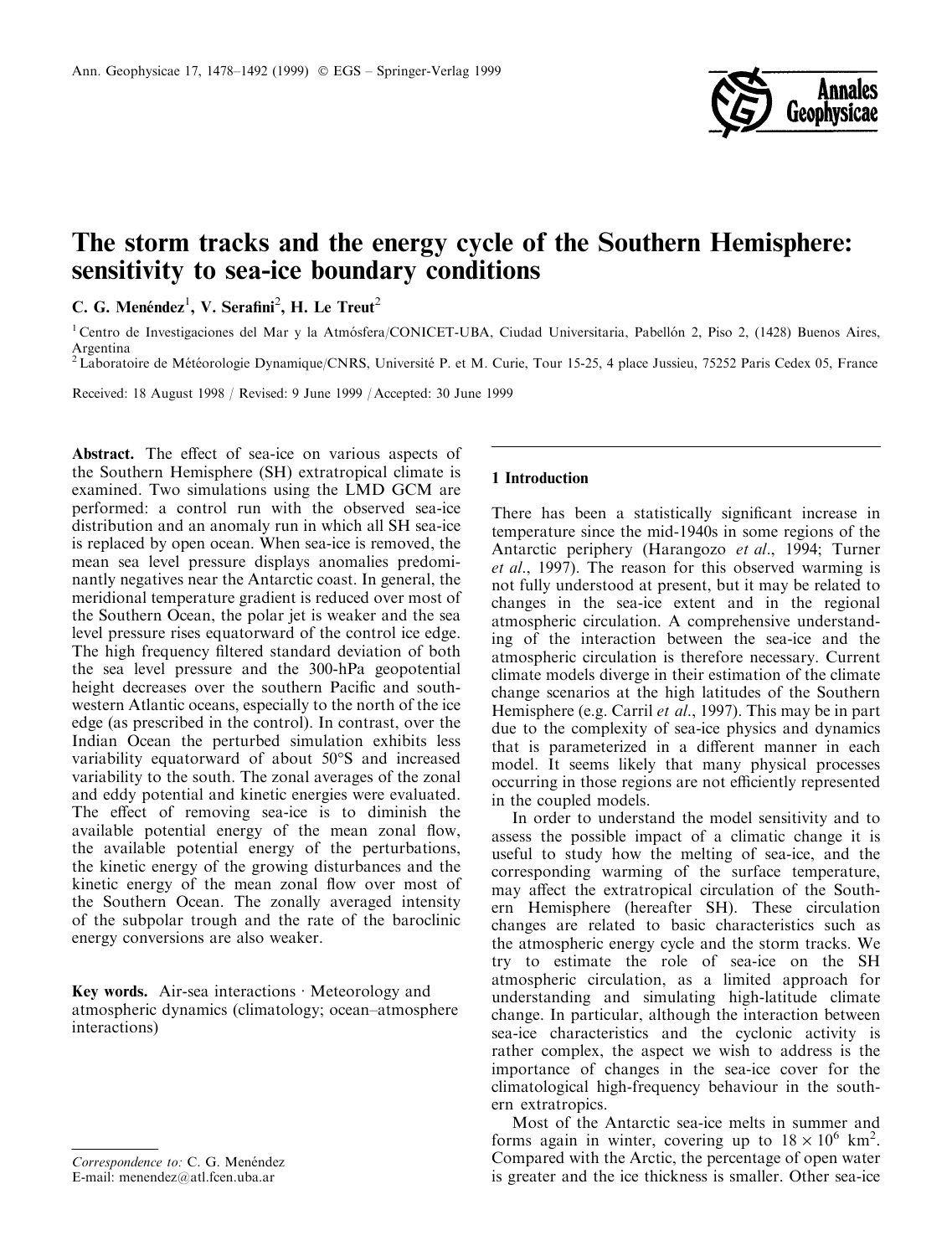morphology differences between the SH and the Northern Hemisphere are related to the latitude domain and the location relative to the continents. The presence of sea-ice first affects the vertical transfer of energy between the atmosphere and the surface. Turbulent heat fluxes are substantially reduced over sea-ice. Surface roughness values in the standard parameterizations are larger over sea-ice than over the ocean affecting the surface exchange of momentum. In addition, the high reflectivity of sea-ice reduces the absorption of solar radiation by the surface.

However the Antarctic sea-ice and the neighbouring ocean is also a region of high cyclone frequency and cyclogenesis at the synoptic and mesoscale (Bromwich, 1991; Carleton, 1992). Thus, one might expect a relationship between surface conditions and cyclone behaviour. This connection between sea-ice extent, cyclonic activity and features of the circulation is not completely clarified. Carleton (1989) and Streten and Pike (1980), for example, found little observational evidence to support this relationship. However, insufficient or poor data in southern high latitudes affect the observational studies. Simmonds and Wu (1993) (hereafter SW93) discuss the ambiguous nature of the presently published studies concerning the response of the atmosphere to sea-ice perturbations. Ambiguity can arise from the, usually, short periods of data being used, the particular epoch being considered and the highly variable character of the synoptic circulation in the southern extratropics. In a recent observational analysis, Godfred-Spenning and Simmonds (1996) have found that a sea-ice-cyclone link is not apparent over the entire sea-ice zone on a seasonal time scale, supporting the conclusion of Carleton (1989) and Streten and Pike (1980).

Sensitivity studies using general circulation models (GCMs) therefore constitute an important approach to understand the climate of these high-latitude regions. Previous numerical studies have analyzed the atmospheric response to reductions in the Antarctic sea-ice extent or concentration (Simmonds, 1981; Mitchell and Hills, 1986; Simmonds and Dix, 1986; Mitchell and Senior, 1989; Simmonds and Budd, 1991; SW93). In most cases, these GCM experiments (winter simulations) only report some evidence that the sea-ice forces the atmospheric circulation in the circumpolar trough region. A local decrease in surface pressure was generally found, especially in the region from which sea-ice was removed. SW93 have studied the sensitivity of cyclone behaviour to prescribed changes in winter Antarctic sea-ice concentration. They show an increase in the number of cyclones near the Antarctic coast (particularly over most of the Weddell and Ross seas) and a decrease in the cyclone frequency to the north, in response to the reduction of sea-ice concentration. However the intensity of these extratropical cyclones becomes weaker. SW93 suggest that the climatological decrease in pressure results essentially from an increase in cyclone numbers near the coast as opposed to a deepening of existing cyclones. Recently, Menéndez et al. (1999) (hereafter MSLT99) performed a sensitivity

experiment in which all southern sea-ice was removed with a relatively high-resolution atmospheric global model in order to study the effect of sea-ice on the poleward transport of heat and momentum by eddies and the mean eddy statistics. MSLT99 found that the removal of ice in the Southern Ocean affects the baroclinic structure of the atmosphere. In general, the meridional wind variance, the poleward transient temperature flux and the eddy flux convergence of westerly momentum were weaker over the Southern Ocean when sea-ice was removed. Le Treut and Kalnay (1990) also suggest that the simulated cyclone life cycle and the cyclone tracks may, in part, be dependent on the prescriptions of the boundary conditions (sea-surface temperature and sea-ice extent), especially in the high southern latitudes.

In this study two simulations of an atmospheric climate model are compared: a control run with the observed sea-ice distribution and an anomaly run in which all SH sea-ice was replaced by open ocean. Section 2 presents the model, the experiment design and a brief evaluation of the basic climatology. Section 3 examines the effect of sea-ice on various aspects of the southern extratropical climate. The impact on some basic characteristics is described, together with the circumpolar trough and its semi-annual oscillation, the high frequency variability and the storm tracks, and the energy cycle. A general discussion is given in sect. 4.

## 2 Model description, experiment design and model evaluation

#### 2.1 The model

The model being used is the general circulation model of the Laboratoire de Météorologie Dynamique du CNRS (LMD GCM). This model is formulated in finite differences, in its dynamical part, and contains comprehensive physics. Sadourny and Laval (1984) first described the original version of the model. The present version, called Cycle 5, contains a number of new features. The cloud scheme is a prognostic scheme based on a budget equation for cloud water (Li and Le Treut, 1992). Convection is parameterized by a combination of a Kuo (1965) scheme and a moist adiabatic adjustment. The radiation scheme is the same as used operationally at ECMWF, with a representation of the transfer of solar radiation following the scheme of Fouquart and Bonnel (1980). The infrared radiation is parameterized following Morcrette (1990). Some refinement of the surface parametrization and a description of the main climatology of the model are available in Harzallah and Sadourny (1995). Note however that our simulations are different from those of Harzallah and Sadourny (1995) because they include a different sea surface temperature (SST) climatology. An open seawater fraction in all polar sea-ice is considered in the model. Sea-ice is allowed to cover a fraction of the grid only, but the computation of all fluxes is carried out using mixed coefficients, which correspond to an average over the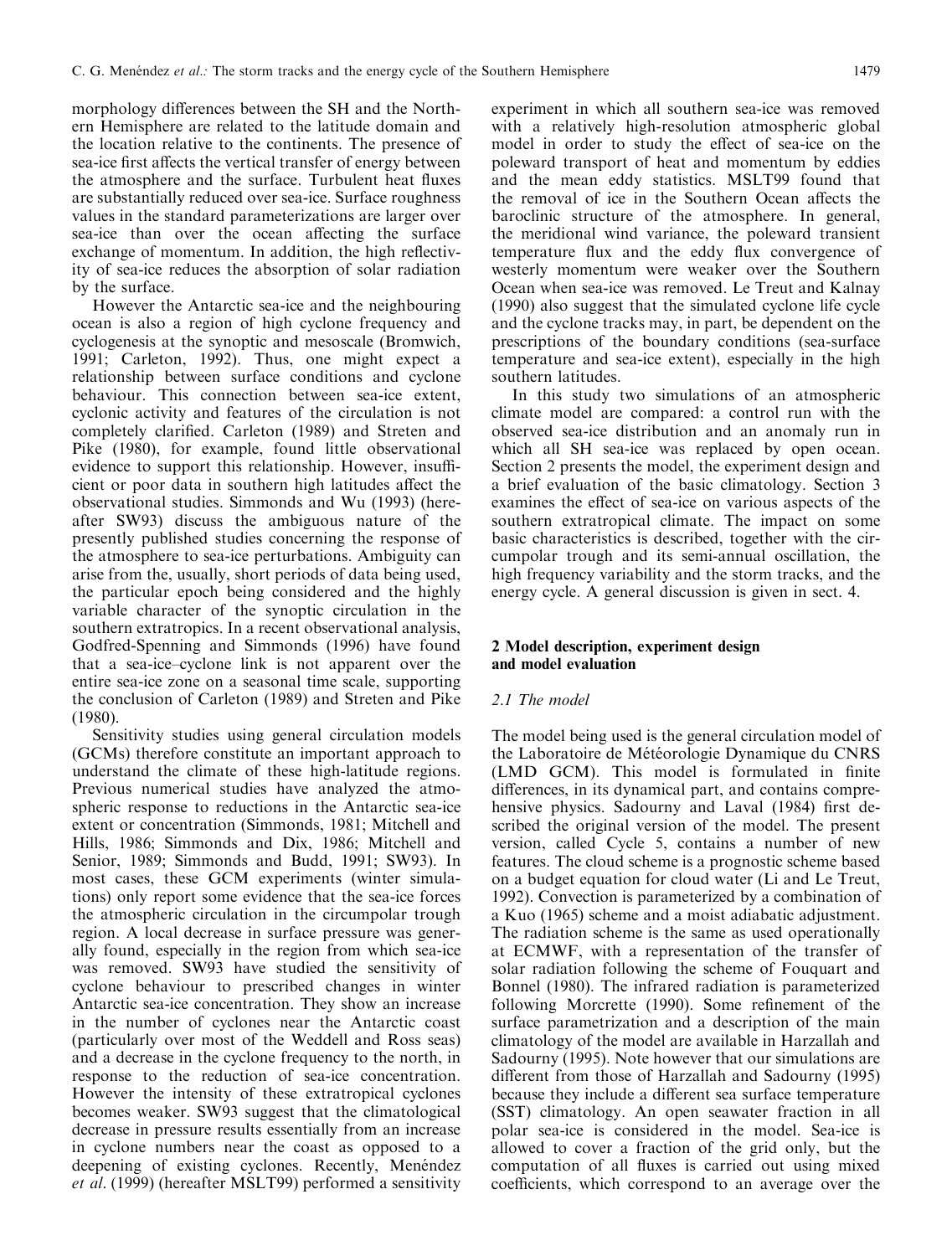whole grid area. The surface albedo (in particular the sea-ice albedo) parametrization is described in Chalita and Le Treut (1994). The model resolution corresponds to a grid of 64 points in longitude, 50 points in latitude and 11 vertical layers. Note that the version of the LMD GCM used in this work is similar to the model used in MSLT99, but with lower resolution  $(96 \times 72 \times 19)$  in MSLT99).

## 2.2 General design of the experiment

In the present work we consider as control simulation a standard simulation using the Cycle 5 LMD GCM and climatological sea surface temperatures (SST) for the period 1970–1988, with no interannual fluctuations. A second simulation (hereafter referred as "NOICE") was made, in which all Antarctic sea-ice was removed. By removal we mean setting again the albedo and surface drag to the values of seawater, and imposing a prescribed SST of  $-2$  °C (freezing point of seawater), as it has been used in previous ice-free experiments (e.g. MSLT99). This type of imposed surface forcing signifies that we assume that the ocean has enough heat storage to be able to provide the upward heat flux needed to prevent the sea-ice from reappearing. Certainly, this is not a very realistic supposition since it implies infinite oceanic heat capacity. However, the present experiment is only a preliminary sensitivity experiment with rather unreal surface forcing.

The climates of the control and anomaly runs were estimated from the analysis of two 5-y simulations with full seasonal cycle. The duration of our experiment, as many previous, similar sensitivity experiments for the removal of Antarctic and Arctic sea-ice found in the literature (e.g. Mitchell and Senior, 1989 averaged their results over nine months, Royer et al., 1990, analyzed the second winter after an annual cycle model integration) is relatively short, even if we take into account the absence of interannual variability of the SST. As the dynamical fields in the southern extratropics are highly variable on an interannual time scale, a longer than 5 y simulation would be desirable to describe fully the variability of the circulation. This is why, in this exploratory work which is also using a low resolution of the model, we restrict the analysis to basic elements of the SH climate, and to the mean zonal energetics of the atmosphere.

A large amount of forcing (with no interannual variations) was chosen for the sake of enhancing the signal-to-noise ratio and reducing the need to test the statistical significance of the results. From the physical consistency of the results, we will be able to infer that the sea-ice-atmosphere associations are genuine and did not merely arise through a coincidence of anomalies in the analyzed simulations. In this sense, the extreme surface anomaly in NOICE should help to make a clearer representation of the interactions between the different physical and dynamic processes. However, this large change in sea-ice concentration (from observed to 0% ice coverage and without interannual variations) is

not realistic, so caution must be exercized before generalizing our results to the more moderate and highly variable perturbations in ice condition that are actually observed.

# 2.3 Simulated SH climate

The control climate of this version of the LMD GCM is similar to those reported for the Atmospheric Model Intercomparison Project (AMIP) (e.g. Le Treut et al., 1995). The tropospheric circulation in the SH presents some remarkable characteristics such as a deep circumpolar trough all the year round, a double westerly jet in winter and a semiannual oscillation of sea level pressure and other quantities. The ability of the model to reproduce these features represents a good test of the model's fidelity. The observational-based climatology is estimated using the ECMWF operational analyses. The observed mean sea level pressure for summer (Fig. 1a) presents a circumpolar trough near 65°S, a steep midlatitude meridional gradient and a subtropical ridge with centres in the eastern part of the oceans. In winter (Fig. 1b) the observed subAntarctic trough is somewhat deeper than in summer and the subtropical ridge intensifies and shifts northward. In the simulation (lower panels), in common with other low resolution GCMs (Xu et al., 1990), the subpolar trough is too weak and lies too far north throughout the year, although it tends to be better simulated during winter. The subtropical highs are too zonal and somewhat underestimated, but the equatorward shift of the ridge from summer to winter is captured by the model. The meridional pressure gradient is too weak especially in summer.

The tropospheric circulation over the Southern Ocean displays a marked half-yearly cycle. This semiannual oscillation (SAO) produces a twice-yearly poleward migration and intensification of the circumpolar trough with equinoctial maxima in baroclinity and in the strength of westerly winds in the troposphere south of about 50°S. Several authors (e.g. Schwerdtfeger and Prohaska, 1956; Schwerdtfeger, 1960; van Loon and Rogers, 1984; Meehl, 1991; Simmonds and Jones, 1998) have documented this phenomenon and its variability. To evaluate the simulation of this half-yearly wave, Fig. 2 shows the mean annual cycle of the second harmonic of the zonally averaged intensity of the circumpolar trough determined through Fourier analysis. Xu et al. (1990) emphasize that most of the low-resolution GCMs fail to simulate this large-scale characteristic of the annual cycle in the southern midand high latitudes. Other studies (e.g. Tzeng et al., 1993) manifest improvements in simulating some features of the SAO. The amplitude of the second harmonic simulated by this version of the LMD GCM agrees well with the oscillation derived from the analyses. However, the phase is shifted by about one month.

The observed and simulated mean zonal wind at 500 hPa for summer and winter is shown in Fig. 3. In winter (Fig. 3b) the subtropical jet reaches its maximum intensity to the east of Australia. Near South America,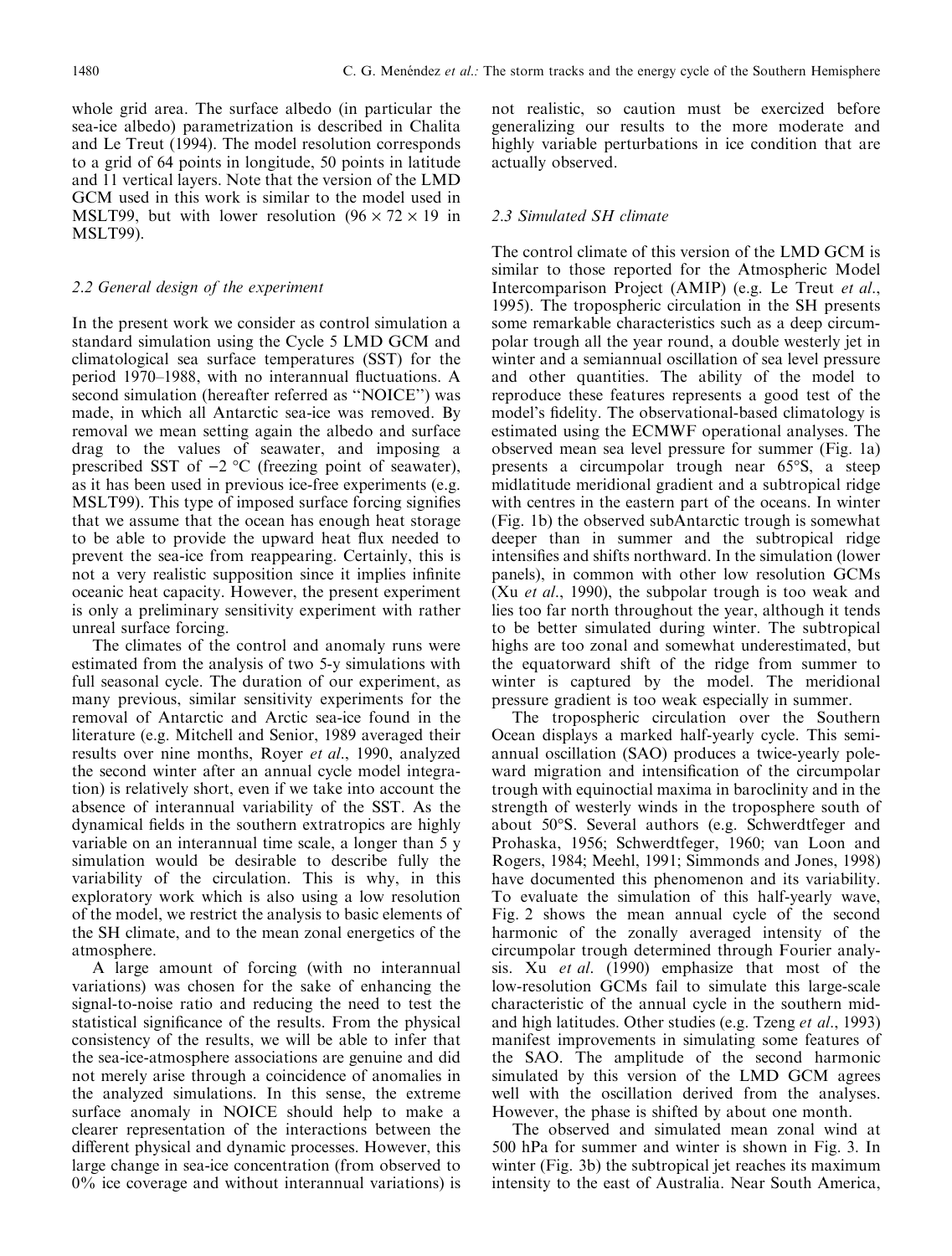

Fig. 1a-d. Mean sea level pressure from observations (upper panels) and the model (lower panels), for summer (a, c) and winter (b, d). Contour interval is 5 hPa

the axis of the jet begins to spiral in toward the pole, producing a double jet over part of the hemisphere. The main features of the simulated fields (lower panels) are similar to the observational climatology but the model tends to produce a jet that is too zonal, especially in summer. The polar branch of the westerlies and the zonal wind minimum over the southern Pacific are poorly captured by many GCMs (e.g. Boville, 1991; Tzeng et al., 1993; Katzfey and McInnes, 1996). However, the wintertime split jet structure is apparent in the LMD GCM control simulation. The zonal wind minimum is quite well captured near New Zealand. In general, the subtropical jet tends to be stronger and the polar jet weaker than in the analysis.

#### 3 Results

# 3.1 General features

As mentioned the most immediate effect of removing sea-ice is to raise the surface temperature. In our experiments this effect is prescribed. Warming of the overlying atmosphere is mainly confined near the surface. The atmospheric disturbances distribute this warming over a range of latitudes. Figure 4 shows the annual cycle of temperature averaged between 55°S and 70°S in the model's lowest sigma level ( $\sigma = 0.991$ ). The near-surface temperature augmentation is important in winter, but is negligible between November and April.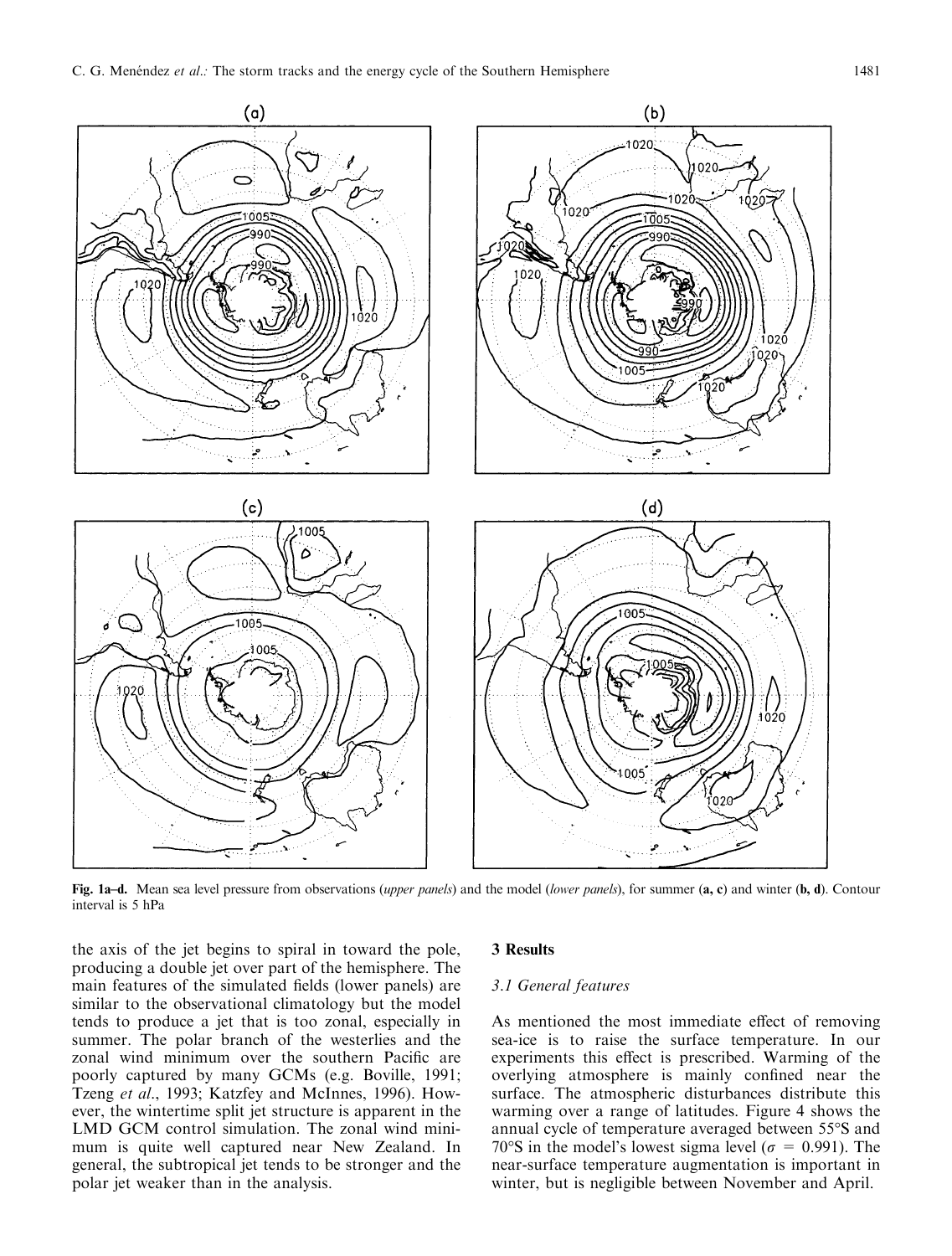

Fig. 2. Mean annual cycle of the second harmonic of the zonally averaged intensity of the subpolar trough from observations and the model (in hPa)

The largest temperature increase in winter is located over the Weddell Sea at about 20°W and between 160°E and  $120^{\circ}$ W in the Pacific sector (Fig. 5a). Noted that we computed our diagnostics over a three-month period (austral winter  $-$  June, July, August  $-$  or summer  $-$ December, January, February) instead of a one-month period (as in most previous similar sensitivity studies). The use of a longer period has the advantage of reducing the noise level of the results and consequently increases their significance and reliability. In winter large surface heat fluxes into the atmosphere occur to the north of the ice edge. The higher fluxes are produced by the outbreaks of cold dry air from the Antarctic continent. The location of the maximum for the sensible heat flux into the atmosphere shifts poleward in the NOICE simulation. There is a decrease in the flux near the location of the ice edge, as prescribed in the control experiment, and a large increase in the regions corresponding to the largest temperature increase (Fig. 5b). Surface heating intensi fies the mean upward motion over the sea-ice (not shown). This dynamical response is compensated by relative descent northward of the ice edge and over Antarctica. Figure 2c shows the changes in mean sea level pressure. It displays both negative and positive anomalies near the Antarctic coast. The largest pressure decrease near Antarctica is found at the regions of largest increase in surface temperature (i.e. over the Weddell and Ross seas). Equatorward of the control ice edge there are pressure rises over the southern oceans.

## 3.2 Zonal wind

Sea surface temperatures and temperature gradients in the lower troposphere are strongly correlated in the SH (van Loon, 1972). The meridional temperature gradient is closely linked to the zonal winds through the thermal

wind relationship. The presence of the Antarctic continent and its associated pack ice provides a heat sink throughout the year, affecting the meridional temperature gradients. The polar jet is influenced by the strong temperature gradient that appears in the lower troposphere adjacent to Antarctica. Removing sea-ice may affect the meridional temperature gradient and thus the SH jet structure. Figure 6 displays the changes in the mean zonal wind at 500 hPa. The meridional temperature gradient (not shown) is reduced over most of the southern Atlantic and Indian oceans, probably as a consequence of the changes in the distribution of the surface heat fluxes. Consequently the polar jet is weaker in NOICE and the double jet structure is less evident. In contrast, the subtropical jet is more zonally elongated in NOICE. The zonally averaged mean zonal winds (not shown) are decreased throughout the troposphere southward of 30°S, except in a shallow boundary layer over the sea-ice anomaly. Northward of this, there is a latitude band between about 10°S and 30°S where winds are increased in the NOICE case.

#### 3.3 SAO of the subpolar trough

As noted previously, an important feature of the SH climatology is the SAO of the circumpolar trough. The trough is more intense and is located farthest south in March-April and September-October in the observational climatology (see Fig. 2). The circumpolar trough is influenced by the collective tracks of individual baroclinic disturbances: depressions that develop within the circumpolar trough and move eastwards or those that move into the Antarctic coastal area from the north or northwest (Jones and Simmonds, 1993). As the annual cycle of this transient eddy activity is also modulated by the SAO (Meehl, 1991), it is interesting to examine the model sensitivity from this point of view. Its major cause is the difference in the seasonal heating and cooling between middle and high latitudes. An intensi fication of the temperature gradient between the oceanic latitudes and the Antarctic latitudes is produced twice a year in the midtroposphere. This behaviour is dependent on the heat budget of the oceanic upper layers, which is affected by the annual cycle of sea-ice. To illustrate the effect of sea-ice on the SAO, the mean annual cycle of the second harmonic of the zonally averaged intensity of the circumpolar trough for the control and NOICE simulations are compared in Fig. 7. The phase is maintained in the anomaly run. But the amplitude is substantially reduced in NOICE. Besides the effect on the semi annual component, the trough tends to be weaker between May and July when sea-ice is removed (not shown here).

# 3.4 Filtered standard deviation of the sea level pressure

We study here the impact of the sea-ice on the simulated high frequency transient features of the circulation. The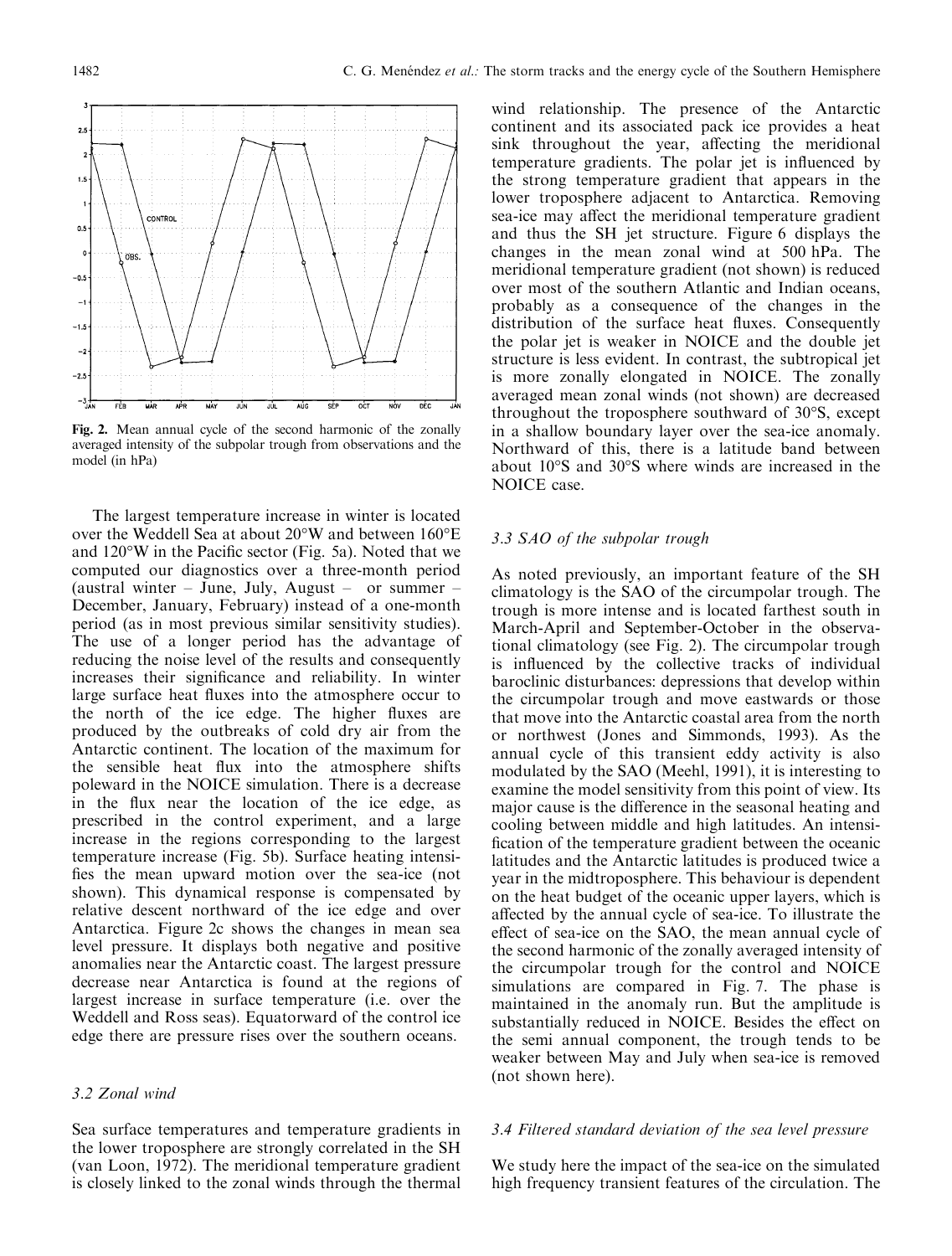

Fig. 3a-d. Mean zonal wind at 500 hPa from observations (upper panels) and the model (lower panels), for summer (a, c) and winter (b, d). Contour interval is  $5 \text{ ms}^{-1}$ 

variability in the synoptic time scale was investigated utilizing a filter based on the procedure formulated by Murakami (1979). This technique has the advantage that we can specify at our convenience the maximum in the response curve, and its bandwidth (as shown in Murakami, 1979). In this sensitivity experiment, the largest effect can be expected where sea-ice extent is the largest (i.e. in western Antarctica). Synoptic systems in this region tend to displace and develop more slowly than elsewhere in the Southern Ocean (Berbery and Vera, 1996). The phase speeds of the synoptic waves are smaller in the South Pacific Ocean than in the main storm track region (i.e. the South Indian Ocean).

According to Berbery and Vera (1996), their dominant period in the South Pacific sector is about 8 days (in comparison with a period of about 4 days in the Indian Ocean). For this reason, the bandpass filter applied here covers a period range from about  $3-9$  days with the centre at day 6. The distribution of the filtered standard deviation of the sea level pressure for both simulations is represented in Fig. 8. As shown by Simmons and Hoskins (1978) waves with periods up to 10 days have a variance related to baroclinic instability.

In winter, the control experiment shows a high level of synoptic scale variability over the high-latitude oceans, particularly over the Atlantic Ocean between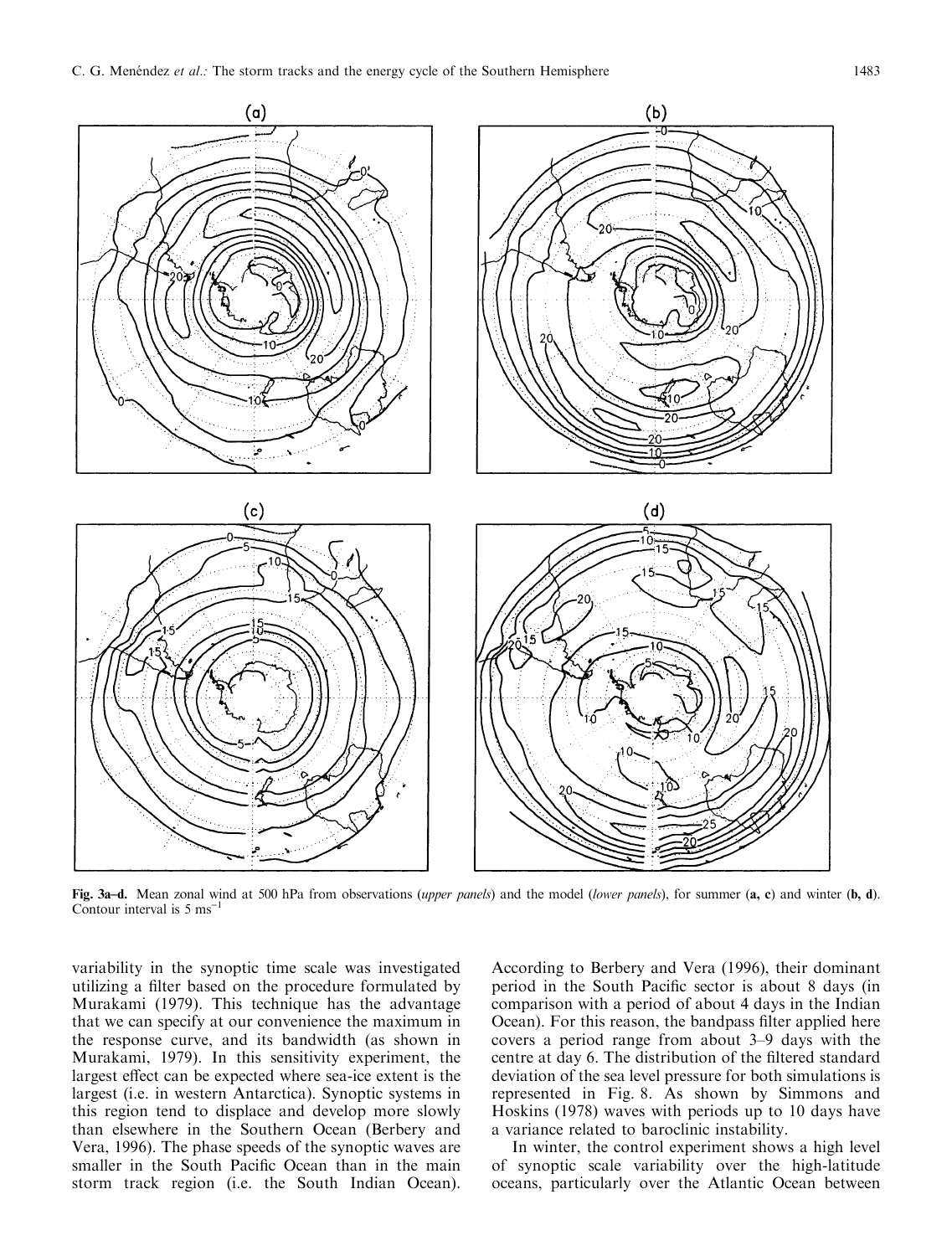

Fig. 4. Mean seasonal variation of the temperature in the model's lowest sigma level, averaged between 55°S and 70°S, in °C

 $40^{\circ}$ S and  $60^{\circ}$ S and over the Pacific Ocean in the Bellingshausen/Amundsen Sea. It can be seen that the area of the Bellingshausen/Amundsen Sea has a larger standard deviation than any other area of the circumpolar trough. When comparable fields are produced using UK Meteorological Office, US NCEP and the Australian Bureau of Meteorology analyses, the largest standard deviation is also present over this area (Turner et al., 1997). This region is characterized by a large standard deviation in the number of individual cyclones and also in the cyclone density, which takes account of the number and speed of the individual lows. Turner et al. (1997) reported that an atmosphere-only version of the Hadley Centre climate model also succeed in reproducing this pattern. According to these authors the fact that the circulation variations in this region are well reproduced by atmosphere-only GCMs with prescribed surface conditions indicates that is not associated with inter-annual variability in the ocean condition. In summer, there is a belt of high variability around the hemisphere at about  $40^{\circ}S-60^{\circ}S$  with maxima over the three oceans. Compared to winter, the simulated summer synoptic variability is weaker and with more zonal symmetry.

Not surprisingly, in the NOICE simulation the major anomalies are observed in winter. The wintertime sea level pressure variability over the southern South Pacific, particularly over the Bellingshausen/Amundsen sector, is decreased and the maximum over the Atlantic is more elongated eastward. These differences can be better observed in Fig. 9 which shows the anomalous (i.e. change from the control) geographical distribution of the filtered standard deviation of sea level pressure for winter. The general tendency apparent in this figure is a decrease of the short-term variability in the neighbourhood of Antarctica as the sea-ice is eliminated, mainly in the Pacific sector and over the Weddell Sea. The decrease is especially evident over and northward of the ice edge (as prescribed in the control). That is, in the NOICE case the amplitude or the density









Fig. 5a-c. Mean winter anomalies (NOICE minus control): a changes in temperature at the model's lowest sigma level, every 5 °C. b Changes in sensible heat flux, every 30  $Wm^{-2}$ . c Changes in mean sea level pressure, every 2 hPa. The zero contours are not shown. The dashed line around Antarctica indicates the mean sea-ice extent for winter in the control simulation. The northern latitude is 40°S

of the high frequency perturbations over this region of the sub-Antarctic trough is diminished. Another region of decreased variability is observed over the South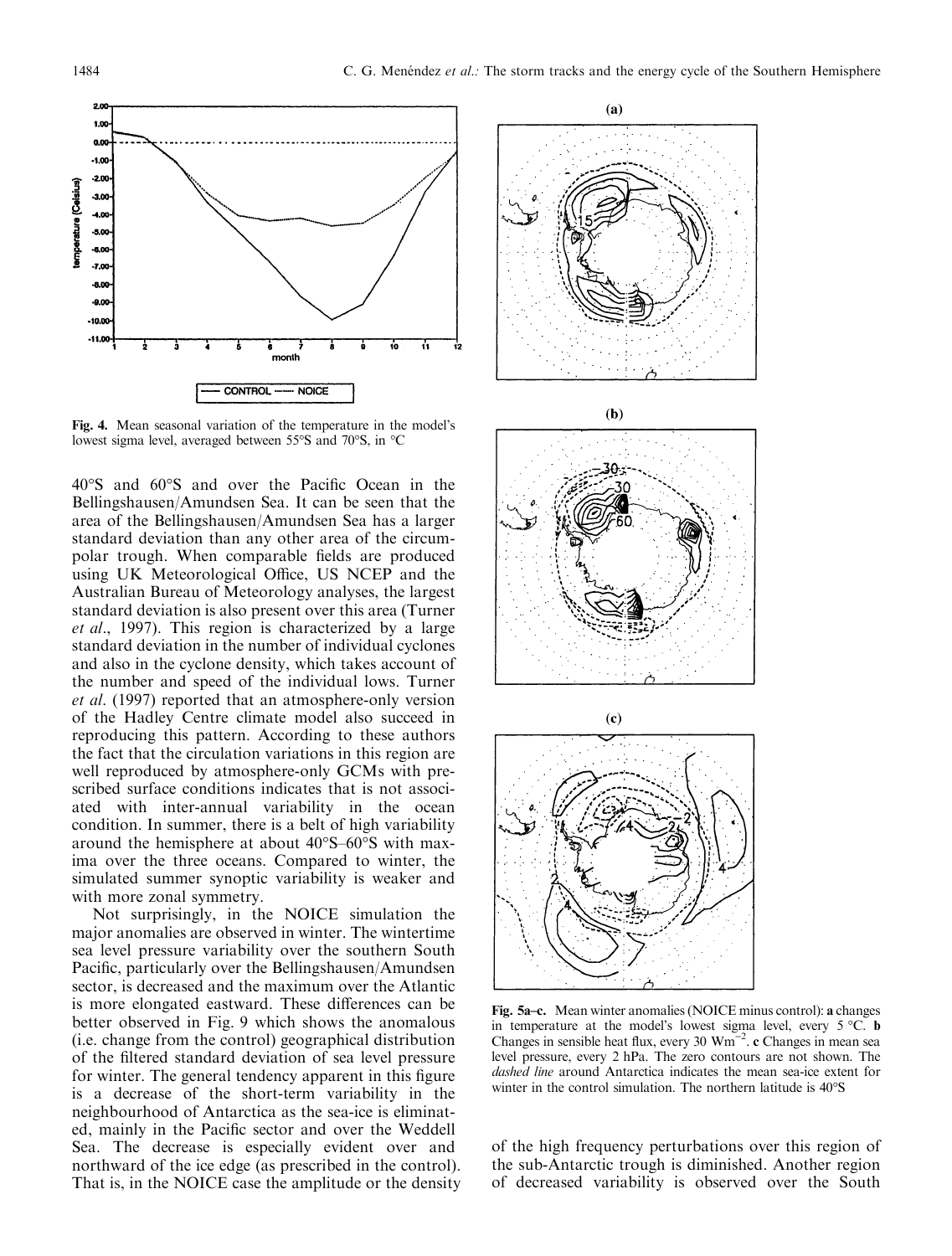

Fig. 6a, b. Changes (NOICE minus control) in mean zonal wind at 500 hPa for a summer and b winter. Contours every  $1 \text{ ms}^{-1}$  (a) and  $2 \text{ ms}^{-1}$  (b)

Atlantic at about 45°S. Nevertheless, there are some sectors which show up as regions of increased synoptic variability when sea-ice is removed. This is the case over the Antarctic coasts, especially over the eastern continental sector. Another region with increased high frequency variability is found over South America near  $40^{\circ}$ S. The longitudinal differences in the anomaly may be related to the sea-ice distribution in the control run: it has removed more ice in the western than in the eastern sector. Nevertheless, these longitudinal differences may also suggest that perturbations are influenced by other factors besides the sea-ice (e.g. baroclinic and barotropic processes, the interaction of the high topography of Antarctica with the large-scale flow, etc.).



Fig. 7. Mean annual cycle of the second harmonic of the zonally averaged intensity of the subpolar trough for the control and the NOICE simulations (in hPa)

#### 3.5 The storm track

The eddy activity associated with the SH storm tracks is mostly related to baroclinic systems (Trenberth, 1991). In the SH winter large weather systems propagate into the upper level subtropical jet while at low levels baroclinic waves are maintained in the subpolar jet (Hoskins et al., 1983). The SH storm tracks are also influenced by a strong barotropic (height independent) component in the mean westerlies (James and Gray, 1986). This barotropic component (not analyzed here) is quite well captured by the model. However, the eddy energy generation is mainly due to baroclinic processes while barotropic processes are weaker. Largest values of baroclinicity occur along the regions of maximum winds (as shown in Berbery and Vera, 1996 their Fig.1, the geographical distribution of the jet streams is similar to the Eady growth rate).

We describe here the impact of sea-ice on the filtered variance of geopotential height in the upper troposphere  $(300 \text{ hPa})$ . We use the same filter as described previously. This variance arises from the higher frequency transient activity (i.e. disturbances with periods less than about 10 days). The major axis of the storm tracks approximately corresponds to the paths commonly followed by active depression centres. As we have shown before, the sea-ice removal affects the surface heat flux distribution, the temperature gradient and thus the baroclinicity and the polar jet. Furthermore, the weakness of the polar jet in the NOICE case is important because any perturbation is transported more slowly, thereby limiting the local standard deviation of geopotential height. In the SH there is a major storm track which begins in the eastern South Atlantic and generally extends towards the seas south of Australia, although its eastward extent is rather variable. In the observational analyses (Fig. 10a) the strongest section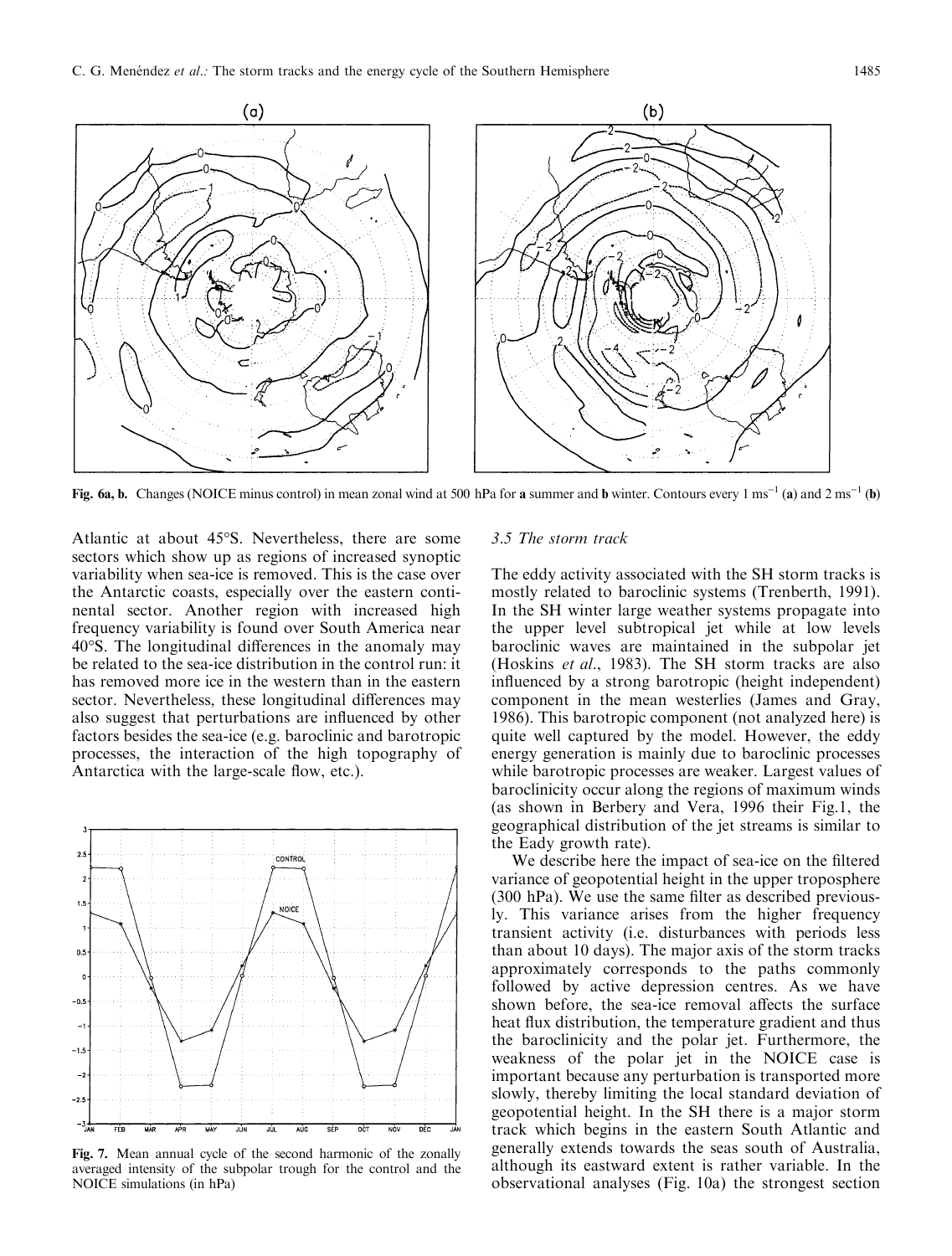

Fig. 8a, b. Filtered standard deviation 3–9 days of mean sea level pressure for summer and winter: a control and b NOICE. The contour interval is 1 hPa

of the storm track is located in the southern Indian Ocean, between 40°E and 90°E. The maximum intensity is similar in both seasons, but in summer the storm track is more zonally elongated and in winter the activity extend over broader latitudes. In order to determine the role of sea-ice on the storm track, Fig. 10 shows also the 3-9 days bandpass filtered standard deviations of 300 hPa geopotential height for the control (Fig. 10b) and NOICE (Fig. 10c) simulations and the anomalies NOICE minus control (Fig. 10d). The observed geographical distribution in winter of the high-frequency

variability seems to be reasonably reproduced in the model, but the standard deviation is underestimated. In the NOICE case the maximum intensity in the Indian Ocean is similar to the control, although the main storm track shifts slightly poleward and is less elongated eastward when sea-ice is eliminated. In general over the Indian Ocean the NOICE simulation exhibits less variability equatorward of about 50°S and increased variability to the south (see Fig. 8d). Over the southern Atlantic and Pacific Oceans the anomalies are predominantly negatives (i.e. the variability is diminished in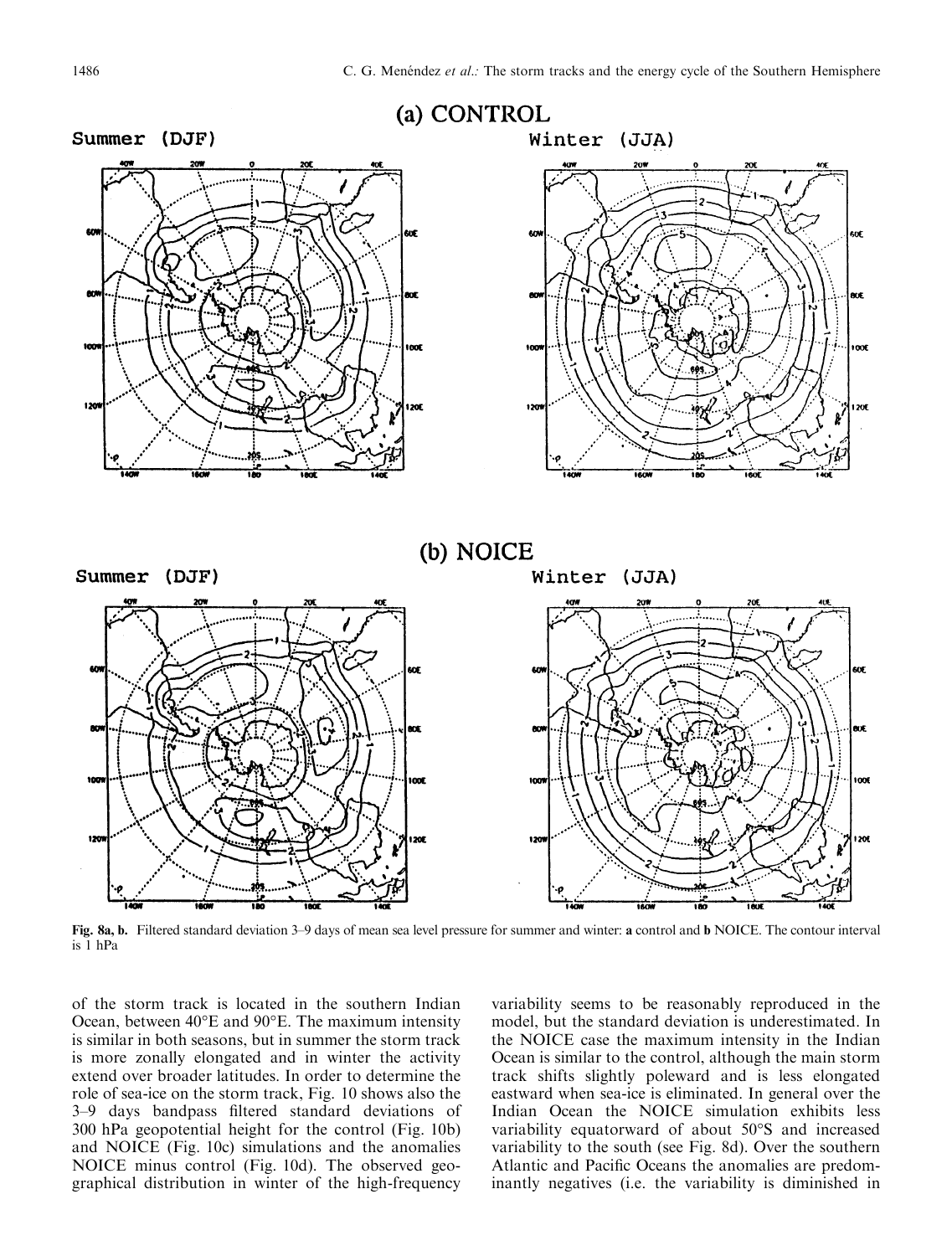

Fig. 9. Changes (NOICE minus control) in the 3-9 days filtered standard deviation of mean sea level pressure for winter. Contours every 0.4 hPa; negative contours are dashed. The zero contours are omitted

NOICE), especially near 50°W and 170°W. In summer (not shown), the changes in the storm track are rather difficult to see. It is worth noting that the structure of the changes in variance at the surface and 300 hPa are very similar. A similar "barotropic" response was found by Menéndez (1994) in a sensitivity study, performed with a regional model, of the synoptic evolution of subAntarctic storms to different sea-ice conditions.

## 3.6 Energy cycle

The atmospheric circulation is maintained against the dissipative effects of friction by converting potential energy into kinetic energy of atmospheric motion through baroclinic instability. In the midlatitudes, the baroclinic instability is manifested through the generation of active cyclones and anticyclones. These eddies carry heat poleward and upward, with the main centres of heat fluxes concentrated into the storm track. According to SW93 and our results, sea-ice may affect the cyclone behaviour in the Antarctic periphery. The collective effect of individual cyclones in the circumpolar trough can be linked to circulation changes over extensive areas of the SH (Meehl, 1991).

We now examine some aspects of the simulated energy cycle and its changes from the NOICE to the control case. Figure 11 shows the zonal averages of the zonal and eddy potential and kinetic energies for winter, for both the control and NOICE simulations. The mean zonal available potential energy (Fig. 11a) depends on the north-south variance of the temperature at each level, and is smaller in the NOICE case, south of about

60°S. The eddy available potential energy (Fig. 11b) is proportional to the east-west variance of temperature, and it is also weaker in NOICE. The main differences from the control to the NOICE case are observed between 50°S and 70°S. Some of the eddy available potential energy is transformed into kinetic energy of the perturbations (Fig. 11c), through baroclinic instability. The effect of removing sea-ice is to diminish the kinetic energy of the growing disturbances, mainly poleward of about 50°S and also in the region of the subtropical jet (near 30°S). The zonal mean kinetic energy (Fig. 11d) exhibits a rise in the zone of the subtropical branch of the westerlies and a decrease poleward of 30°S, especially evident in the latitudes of the polar jet and the storm track.

Figure 12 shows the annual march of the average between 50°S and 65°S of the rate of conversion from eddy potential energy to eddy kinetic energy. This conversion is associated with the sinking of colder air and rising of warmer air at different longitudes, and can be considered as a measure of the mean intensity of baroclinic processes between the region of the storm track and the subpolar trough. The control curve has two maxima in April-May and October, as a manifestation of the SAO in the model. In the NOICE simulation, the rate of the baroclinic energy conversions is weaker from March to October and tends to be stronger in summer. These variations are consistent with the SW93 and MSLT99 results concerning the intensity of the perturbations. They found that cyclones become weaker in winter when the sea-ice concentration is reduced. We recognize that the limited length of the simulations may also affect these results, but their physical consistency has to be noted and tends to balance this statistical weakness.

#### 4 Summary and conclusions

The high latitudes of the SH are a sensitive region of the globe where perturbation experiments to large-scale modifications of the climatic boundary conditions show a major response. Sea-ice is often thought to play a dominant role in this high-latitude response. The role of sea-ice is primarily thermodynamical, through a modification of the surface energy balance, but the associ-ated changes in the atmospheric dynamics may also be important. This importance of the sea-ice on the atmospheric dynamics was studied here, using a version of the LMD GCM, through a sensitivity experiment in which all Antarctic sea-ice was replaced by open ocean. The use of this rather artificial and large surface anomaly has the advantage of reducing the noise level of the results and thus increases their reliability and significance. However, it must be emphasized that in order to make a realistic simulation of the climate conditions over an ice-free Southern Ocean it will be necessary to couple the atmospheric model with oceanic models, including sea-ice.

The potential for sea-ice to modify the transient circulation is a question worthy of consideration. It is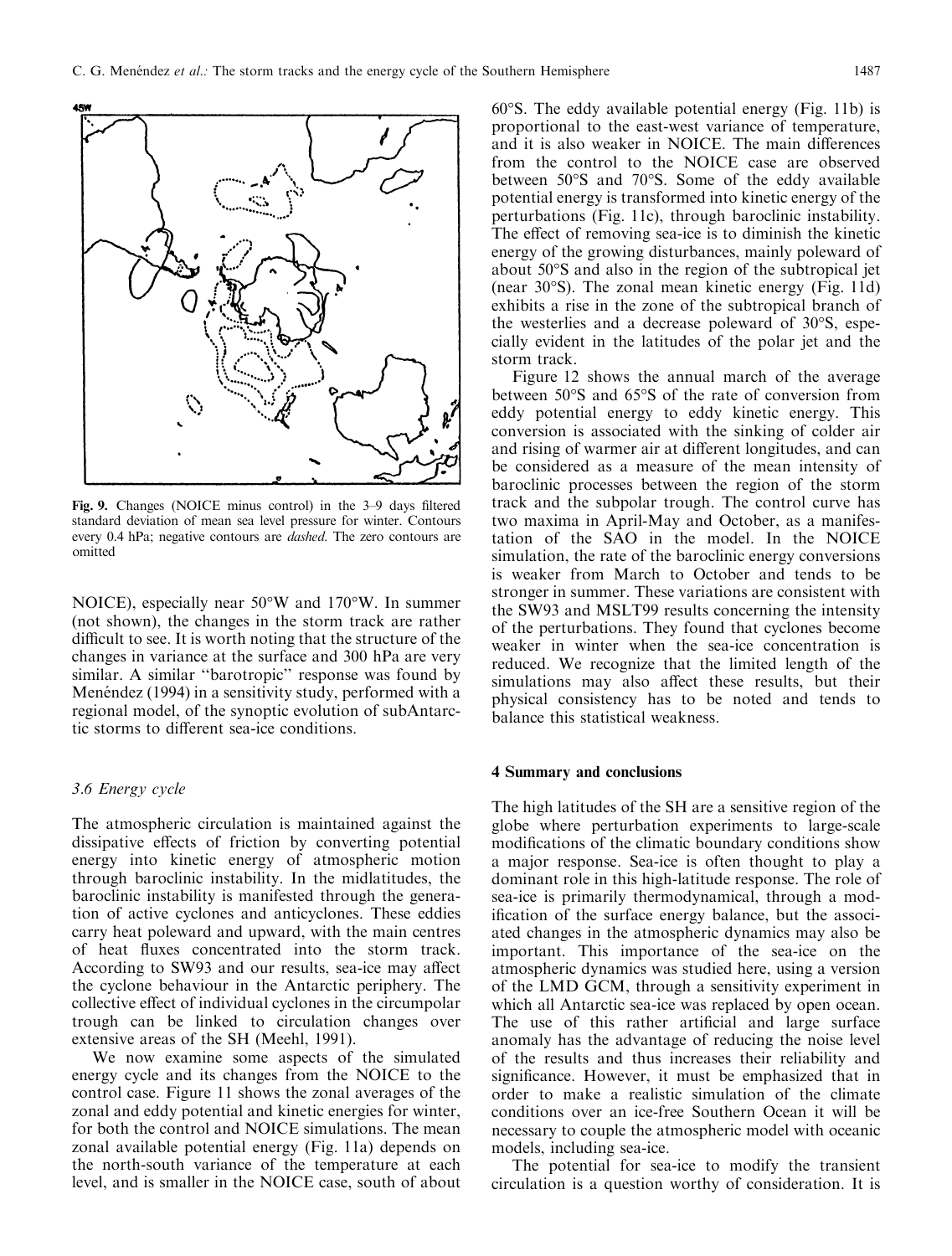

Fig. 10a-d. Filtered standard deviation (3-9 days) of 300 hPa geopotential height for winter: a ECMWF analysis, b control simulation, c NOICE simulation and d anomaly. The contour interval is 10 m in a, b and c and 4 m in d

now well established that the sea-ice characteristics utilized in climate models has considerable impact upon the simulated climate (e.g. Mitchell and Senior, 1989; Simmonds and Budd, 1991) as well as the climatology of the model's cyclonic systems (SW93). Apart from a modulating effect on latent and sensible heat fluxes, anomalous sea-ice distribution can also alter the position and strength of baroclinic zones in the high southern latitudes (Simmonds and Budd, 1991). Seaice also acts as a mechanical forcing. The replacement of sea-ice by open ocean is accompanied also by a

substantial reduction in surface roughness. Mitchell and Senior (1989) found that the changes in surface drag contribute substantially to the response to reduced seaice extent. Any of these factors have the potential to alter cyclone characteristics. Alteration of extratropical transient behaviour may well have broader effects, given the primary role of the synoptic systems in the poleward heat and momentum transport in the SH (MSLT99).

The simulation of the atmospheric dynamics and thermodynamics may be sensitive to resolution. According to previous studies, even the coarse-resolution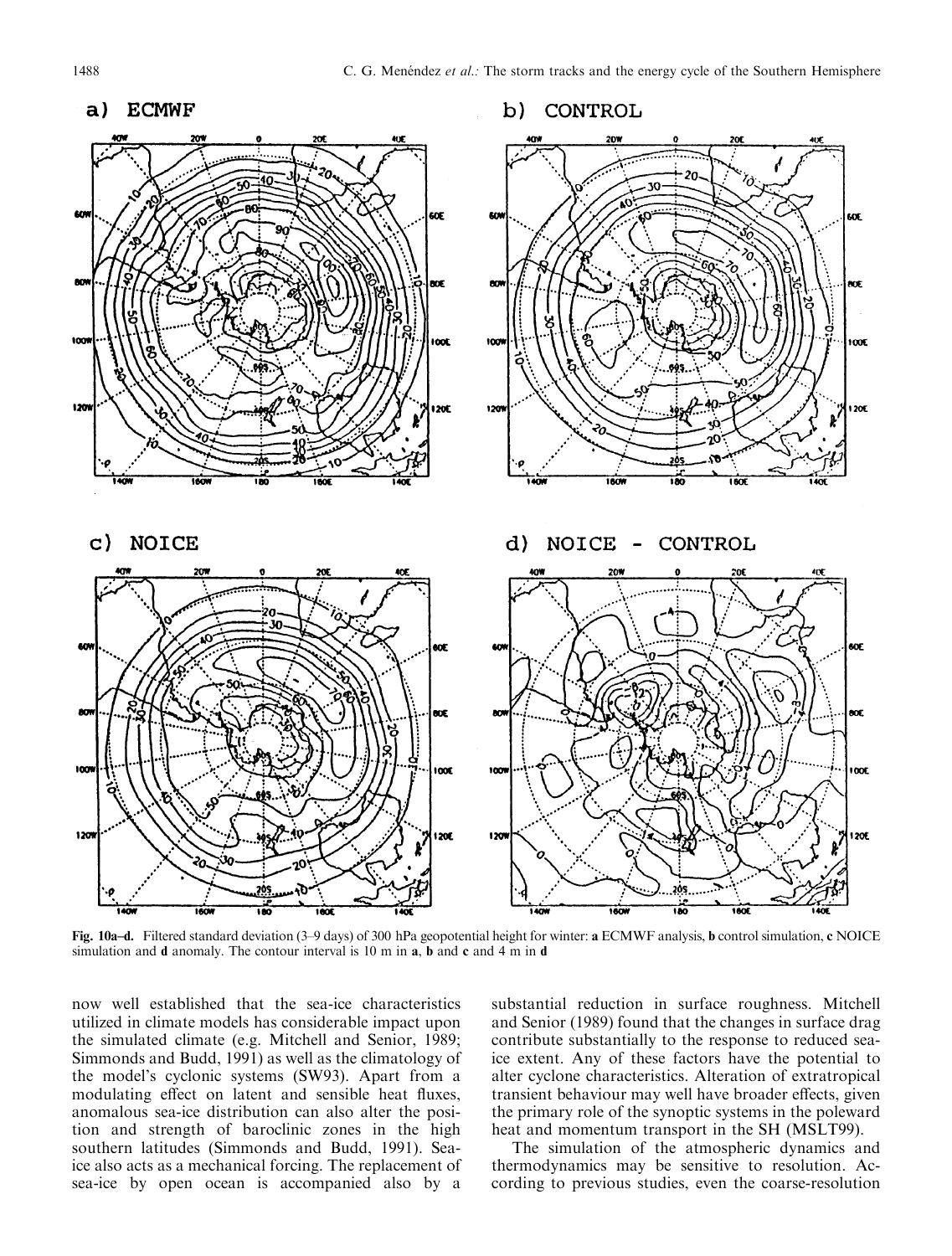

**Fig. 11a-d.** Zonally and vertically integrated basic forms of energy for winter, in  $10^6$  Jm<sup>-2</sup>, for the control (*solid line*) and the NOICE (*dashed line*) simulations: **a** available potential energy of the mean

global models can represent many aspects of synoptic weather systems with useful accuracy. For example, Tzeng et al. (1993) found that a low-resolution GCM (in their case the CCM1 with R15 resolution, equivalent to a grid mesh of 4.5° latitude by 7.5° longitude) can well simulate, to some extent, the dynamics of Antarctic climate not only for the synoptic scale, but also for some mesoscale features (mesoscale cyclogenesis). Obviously increased resolution would improved the simulation of the transient high-frequency eddies, but the suggestion is that low-resolution GCMs are capable of providing guidance in the study of the synoptic circulation in the southern extratropics. Moreover, according to SW93 the use of low-resolution models in sensitivity experiments such as this (rather than a more demanding forecasting)

zonal flow, **b** available potential energy of the perturbations, c kinetic energy of the perturbations, and d kinetic energy of the mean zonal flow

is not a serious handicap to the interpretation of the results. The baroclinicity is tied up with cyclogenesis, and cyclones in turn with energy and momentum transports. Given that these transports are higher order moments, their simulation would be expected to be rather sensitive to resolution. However, the high-resolution sensitivity experiment described in MSLT99 exhibits changes in eddy activity qualitatively consistent with our results. As a consequence, the results of this study are unlikely to be an artefact of an inadequate model resolution.

The sea-ice has a strong effect on temperatures along the Antarctic coasts because the layer of ice insulates the surface of the ocean. The differences between the control and perturbed simulations display some longitudinal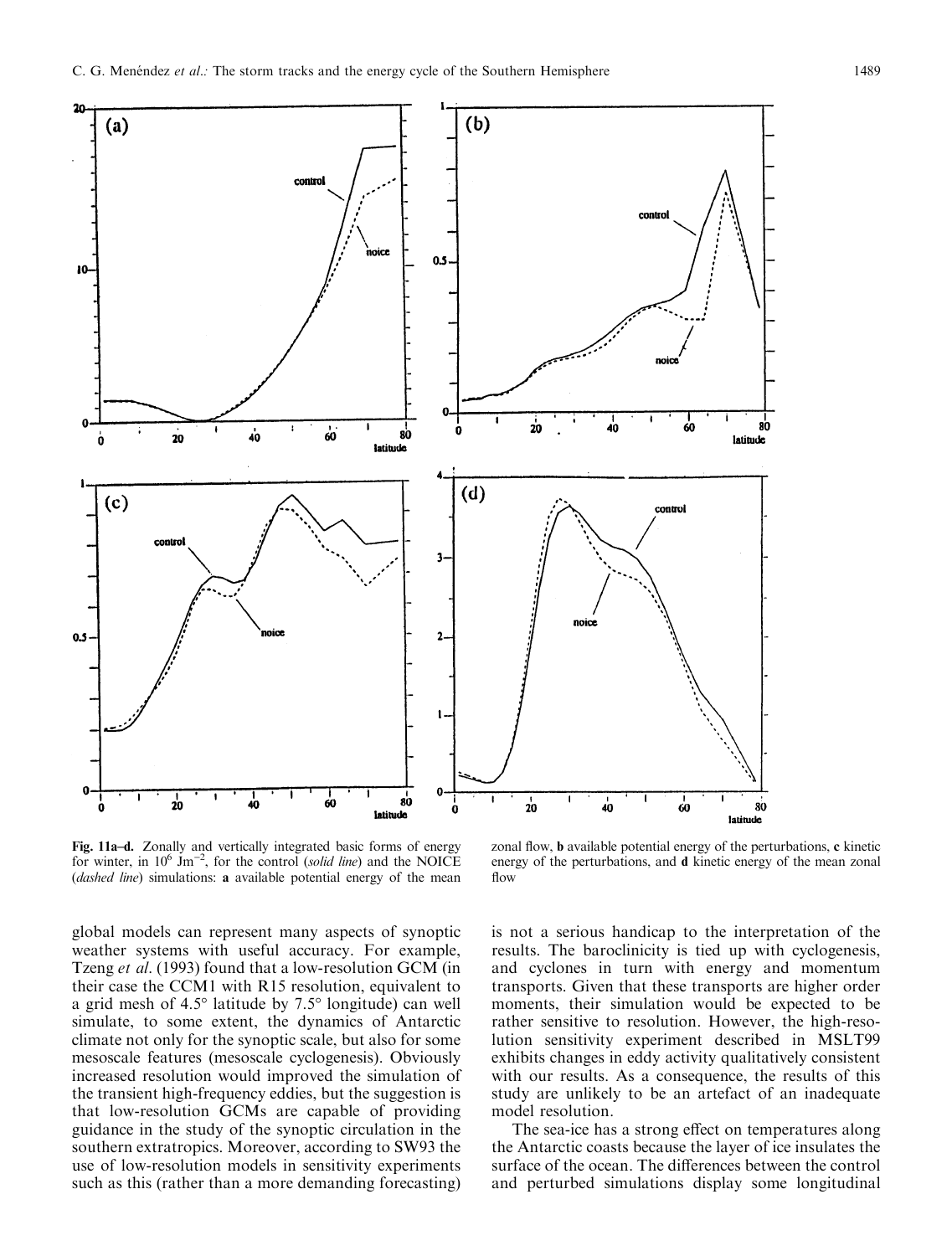

Fig. 12. Seasonal variation of the rate of conversion between eddy potential energy and eddy kinetic energy, averaged between 50°S and 65 $\rm{°S}$ , in 0.1 Wm<sup>-2</sup>

asymmetry, partly due to the geography of Antarctica and to the sea-ice distribution around the continent. In the NOICE case, the zones with larger surface heat fluxes displace poleward and the upward fluxes become strong at the coast of Antarctica. As a consequence, there is an atmospheric warming over the ice-free ocean surface, mainly confined to the high latitudes poleward of 60°S and to the lower levels of the troposphere. While sea level pressure shows a large decrease in some sectors, other neighbouring areas experience compensating increases. Thus, the zonal mean in the latitude of the circumpolar trough is similar in both simulations. In general, the surface pressure response agrees with some previous studies (e.g. Simmonds and Dix, 1986, removed all SH sea-ice, finding both rises and falls in surface pressure in the region from which sea-ice was removed).

Many of the anomalies presented here show a considerable contrast in the north-south direction. For example, an opposition in the zonal wind response between mid- and subpolar latitudes in the Pacific sector has been found in winter. In the NOICE simulation the polar jet is weaker and the subtropical jet is stronger. Not surprisingly, the changes are much weaker in summer. This might suggest that the changes in temperature taking place along the Antarctic coast in winter do not just affect the high-latitude processes, but also the circulation in the mid-latitudes areas of the SH. It is worth noting that recent observational research suggests that anomalies in sea-ice could be associated with largescale adjustments in the SH circulation. For example, Turner *et al.* (1997) found a significant correlation between observed temperature anomalies on the Antarctic Peninsula and 500 hPa height anomalies across the South Pacific between  $30^{\circ} - 50^{\circ}$ S during winter.

According to our results, it seems likely that anomalous conditions in the cyclonic activity are related to changes in the sea-ice extent. Extratropical storms are observed to evolve in the Antarctic periphery within the circumpolar trough (e.g. Jones and Simmonds, 1993). This zone is characterized by a strong meridional thermal contrast linked with the large heat fluxes from the ocean. When sea-ice is eliminated, the wintertime short scale perturbations exhibit less surface pressure variability near and to the north of the control ice edge. The most affected areas are found in the western sector of the circumpolar trough, over the Bellingshausen/ Amundsen and Weddell seas. Over the Antarctic coasts the changes are lesser. However, a longitudinal sector over eastern Antarctica shows up as a region of increased variability. Another region with enhanced variability appears over South America at about 40°S. In winter the main storm track over the Indian Ocean shifts poleward and is less elongated eastward and the Pacific and Atlantic Oceans exhibit less synoptic variability in the NOICE simulation. The anomalies in summer are much weaker.

The simulated energy cycle was evaluated. In general the effect of removing sea-ice is to diminish the zonal and eddy potential and kinetic energies, in the middle to high latitudes. The zonal mean of all the potential energy of the mean zonal flow, the available potential energy of the perturbations, the kinetic energy of the perturbations and the kinetic energy of the mean zonal flow tend to be weaker in NOICE. The zonal mean patterns of the simulated energy cycle reveal also that the baroclinic processes in the NOICE simulation are in general weaker between the latitudes of the storm track and the circumpolar trough. The weaker eddy activity in NOICE is also manifested through a weakness of the half-yearly cycle of the circumpolar trough and of the baroclinic processes.

In general, the changes in zonal wind, eddy activity and energy cycle are consistent with the study of MSLT99 who used a higher resolution version of this model in a 10-y experiment with full seasonal cycle. We could infer that our findings would not be associated neither with deficiencies in the resolution nor with the inherent variability of the simulated climate in high latitudes. The results also confirm some features obtained previously by SW93. These authors have shown that, over most of the sea-ice area, the cyclonic systems became weaker as the sea-ice concentration was reduced. They also found a tendency for more cyclones over the Antarctic coastal zone and fewer cyclones to the north. Simulations of subAntarctic storms with regional models can be useful to indicate what kind of systems should be expected over an ice-free ocean. Menéndez (1994) reported on a simulation of two late winter storms with a high-resolution regional model (the CIMA version of the LAHM/GFDL model). The role of sea-ice was evaluated by performing a series of sensitivity tests in which surface heat and momentum fluxes were affected. The regional model also produced weaker storms with a kinetic energy reduction throughout the troposphere when conditions were set to that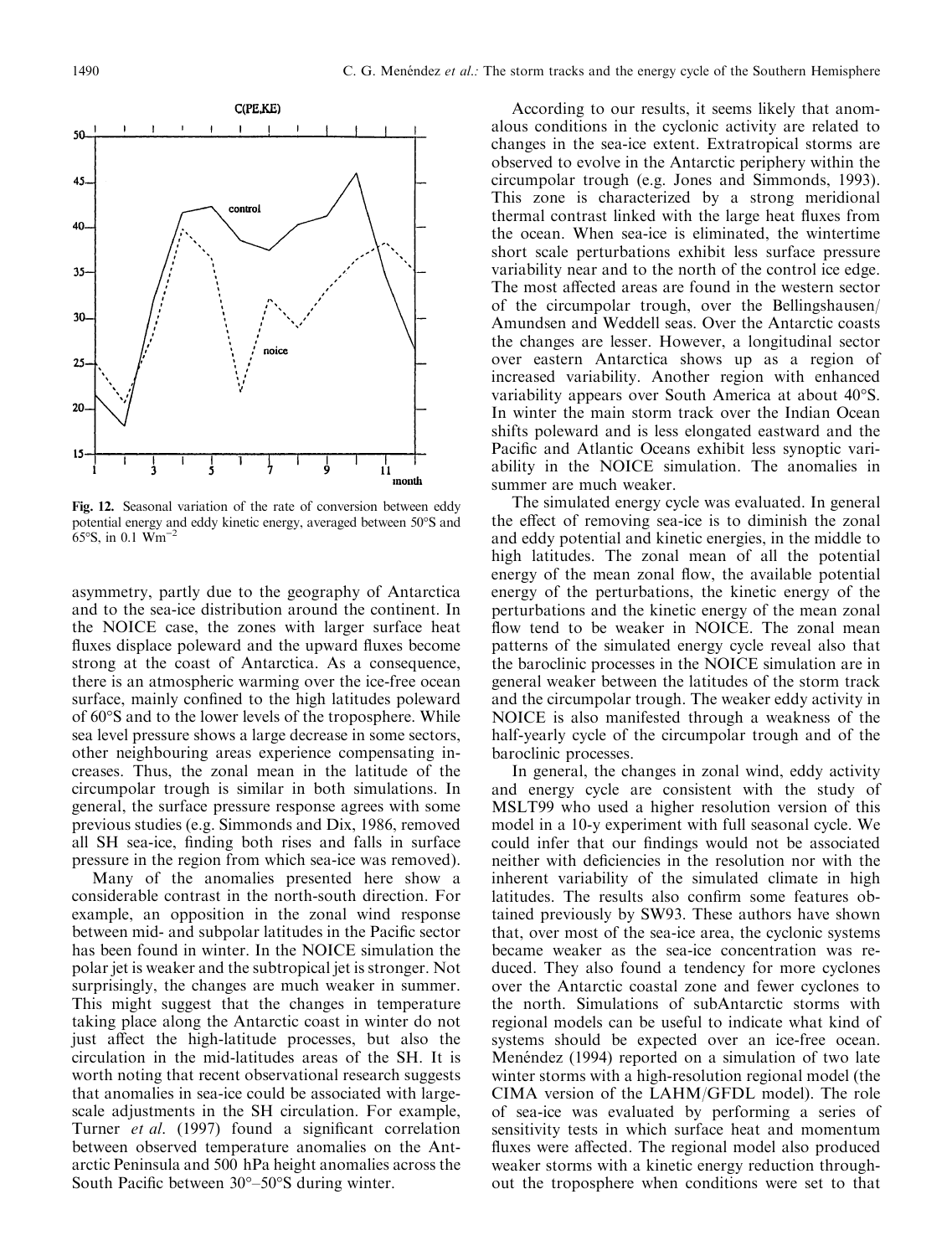appropriate to the open ocean, supporting the conclusion of SW93 and our results.

We emphasize here that the role of the atmospheric circulation needs to be considered when studying climate sensitivity in the SH. Of course, there are nonlinear interactions within the climate system, and thus there is a limit to the extent to which high-latitude atmospheric anomalies can be explained wholly in terms of the sea-ice conditions. The divergence of the various models in response to climate perturbation is often attributed to thermodynamic feedbacks (i.e. surface albedo, clouds) or to the role of the ocean. However, atmospheric dynamics can affect and be affected by the sea-ice distribution and concentration, and may be responsible of other important feedback effects. For example, Turner et al. (1997) propose a possible positive feedback on the western side of the Antarctic Peninsula. This feedback relates periods of northerly (southerly) flow with negative (positive) sea-ice anomalies. A relationship between winter season ice extent anomalies and the meridional component of the geostrophic flow seems evident (Harangozo, 1994). MSLT99 proposed other feedback mechanisms regarding the meridional transport of heat and other properties by the atmosphere. Further investigation of these processes using different climate models is clearly needed.

Acknowledgements. The authors would like to thank Dr. Ian Simmonds and an anonymous reviewer for their helpful comments. The research for this paper was supported by the European Commission under contract CT94-0111 and the ANPCyT, Argentina (BID 802/OC-AR-PICT 583).

Topical Editor D. Webb thanks I. Simmonds and P. Valdes for their help in evaluating this paper.

#### References

- Berbery, E. H., and C. S. Vera, Characteristics of the Southern Hemisphere winter storm track with filtered and unfiltered data, J. Atmos. Sci., 53, 468-481, 1996.
- Boville, B. A., Sensitivity of simulated climate to model resolution, J. Clim., 4, 469-485, 1991.
- Bromwich, D. H., Mesoscale cyclogenesis over the southwestern Ross Sea linked to strong katabatic winds, Mon. Weather Rev., 119, 1736-1752, 1991.
- Carleton, A. M., Antarctic sea-ice relationships with indices of the atmospheric circulation of the Southern Hemisphere, Clim. Dyn., 3, 207-220, 1989.
- Carleton, A. M., Synoptic interactions between Antarctica and lower latitudes, Aust. Meteorol. Mag., 40, 129-147, 1992.
- Carril, A. F., C. G. Menéndez, and M. N. Nuñez, Climate change scenarios over the South American region: an intercomparison of coupled general atmosphere-ocean circulation models, Int. J. Climatol., 17, 1613-1633, 1997.
- Chalita, S., and H. Le Treut, The albedo of temperature and boreal forest and the Northern Hemisphere climate: a sensitivity experiment using the LMD GCM, Clim. Dyn.,  $10$ , 231-240, 1994.
- Fouquart, Y., and B. Bonnel, Computations of solar heating of the Earth's atmosphere: a new parametrization, Beitr. Phys. Atmos., 53, 35–62, 1980.
- Godfred-Spenning, C. R., and I. Simmonds, An analysis of Antarctic sea-ice and extratropical cyclone associations, Int. J. Climat., 16, 1315-1332, 1996.
- Harangozo, S. A., Interannual atmospheric circulation-sea-ice extent relationships in the Southern Ocean: an analysis for the west Antarctic Peninsula region, Sixth Conf. on Climate Variations, A. M. S., January 23-28, Nashville, Tennessee, 364±367, 1994.
- Harangozo, S. A., S. R. Colwell, and J. C. King, Interannual and long-term air temperature variability in the southern Antarctic Peninsula from a reconstructed record for eastern Alexander Island, Sixth Conf. on Climate Variations, A. M. S., January 23-28, Nashville, Tennessee, 250-251, 1994.
- Harzallah, A., and R. Sadourny, Internal versus SST-forced atmospheric variability as simulated by an atmospheric general circulation model, *J. Clim.*, **8**, 474-495, 1995.
- Hoskins, B. J., I. N. James, and G. H. White, The shape, propagation, and mean-flow interaction of large-scale weather systems, *J. Atmos. Sci.*, 40, 977-988, 1983.
- James I., and L. Gray, Concerning on the effect of surface drag on the circulation of baroclinic planetary atmosphere,  $Qt$ . J. R. Meteorol. Soc., 112, 1231-1250, 1986.
- Jones, D. A., and I. Simmonds, A climatology of Southern Hemisphere extratropical cyclones, Clim. Dyn., 9, 131-145, 1993.
- Katzfey, J. J., and K. L. McInnes, GCM simulations of eastern australian cutoff lows, J. Clim.,  $9$ , 2337-2355, 1996.
- Kuo, H. L., On formation and intensification of tropical cyclones through latent heat release by cumulus convection, J. Atmos. Sci., 22, 40-63, 1965.
- Le Treut, H., and E. Kalnay, Comparison of observed and simulated cyclone frequency distribution as determined by an objective method, Atmósfera, 3, 57–71, 1990.
- Le Treut, H., Z. X. Li, O. Boucher, G. Seze, and M. Doutriaux, Some aspects of the LMD GCM verification and development: clouds and radiative budget, Abstr. First International AMIP Scientific Conf., Monterey, California, 1995.
- Li, Z. X., and H. Le Treut, Cloud-radiation feedbacks in a general circulation model and their dependence on cloud modelling assumptions, *Clim. Dyn.*, 7, 133-138, 1992.
- Meehl, G. A., A reexamination of the mechanism of the semiannual oscillation in the Southern Hemisphere, J. Clim., 4, 911-926, 1991.
- Menéndez, C. G., Impacto del hielo marino sobre dos ciclones subantarticos, Meteorologica, 19, 43-51, 1994.
- Menéndez, C. G., V. Serafini, and H. Le Treut, The effect of sea ice on the transient atmospheric eddies of the Southern Hemisphere, *Clim. Dyn.*, in press, 1999.
- Mitchell, J. F. B., and T. S. Hills, Sea-ice and the antarctic winter circulation, a numerical experiment, Qt. J. R. Meteorol. Soc., 112, 953-969, 1986.
- Mitchell, J. F. B., and C. A. Senior, The antarctic winter; simulations with climatological and reduced sea-ice extents, Qt. J. R. Meteorol. Soc., 115, 225-246, 1989.
- Morcrette, J. J., Radiation and cloud radiative properties in the ECMWF operational weather forecast model, J. Geophys. Res., 96, 9121-9132, 1990.
- Murakami, M., Large-scale aspects of deep convective activity over the GATE area. Mon. Weather Rev., 107, 994-1013, 1979.
- Royer, J. F., S. Planton, and M. Déqué, A sensitivity experiment for the removal of Arctic sea ice with the French spectral general circulation model, Clim. Dyn.,  $5$ , 1-17, 1990.
- Sadourny, R., and K. Laval, January and July performance of the LMD general circulation model, in, New perspectives in climate modelling, Ed. A. Berger and C. Nicolis, Elsevier, Amsterdam, 1984.
- Schwerdtfeger, W., The seasonal variation of the strength of the southern circumpolar vortex, Mon. Weather Rev., 88, 203-208, 1960.
- Schwerdtfeger, W., and F. Prohaska, The semiannual pressure oscillation, its cause and effects. *J. Meteorol.*, **13**, 217–218, 1956.
- Simmonds, I., The effect of sea-ice on a general circulation model of the southern hemisphere, in, Sea level, ice, and climate change.